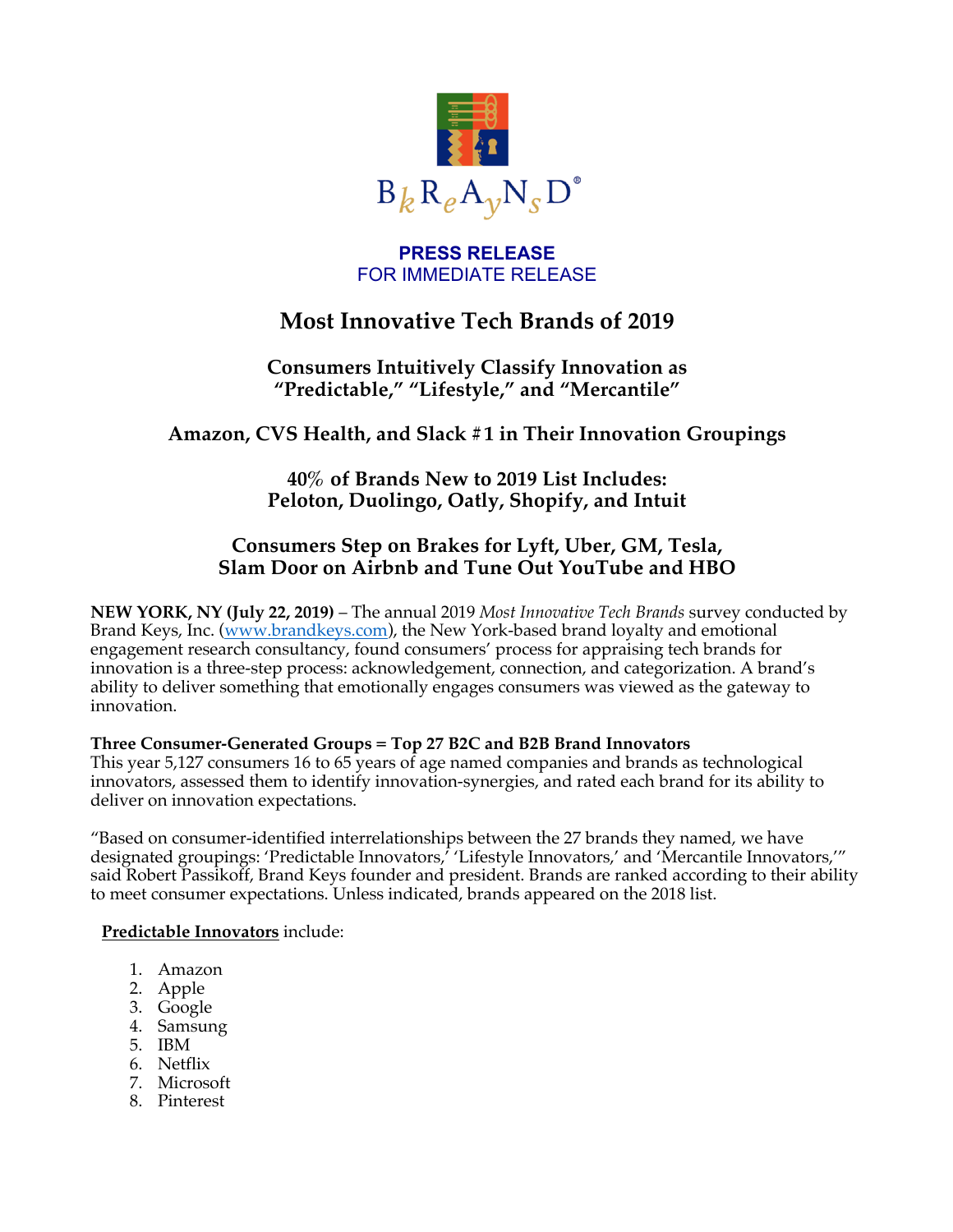#### **Lifestyle Innovators** include:

- 1. CVS Health
- 2. Patagonia (new)
- 3. Nike
- 4. Truepic (new)
- 5. Spotify
- 6. Sephora (new)
- 7. Peloton (new)
- 8. Snapchat
- 9. Duolingo (new)
- 10. Hulu
- 11. Oatly (new)

#### **Mercantile Innovators** include:

- 1. Slack
- 2. Twilio
- 3. Shopify (new)
- 4. Instagram
- 5. Square (new)
- 6. Unmade (new)
- 7. Intuit (new)
- 8. Salesforce.com (new)

#### **Innovation Half-Life, Emotional Sorting, and Brand Synergies**

"Consumer expectations have normalized as to how they see innovation, still very high but the macro innovation playing-field has leveled off. Consumers want it all. They want it now. And they create specific synergies among and between brands they believe will transform their lives. The fact that 40% of the brands on this year's list are new verifies the paradigm," said Passikoff.

"Consumers' views of innovation have migrated because they recognize it has a half-life. Emotionally and intuitively they classify and link their views of brands," noted Passikoff. "In this instance the groupings were made emotionally by respondents, which resulted in three taxonomies."

#### **Innovation Inspiration and Inactivity**

Eleven brands (40% of the brands) transformed this year's innovation list with new products, new ways to learn, new ways to know the truth, new ways to stay healthy, new ways for brands to customize offerings, and new ways for outreach. The new brands that consumers felt inspired innovation, ranked by the degree they saw innovation transforming their lives, includes:

- 1. Patagonia
- 2. Shopify
- 3. Truepic
- 4. Square
- 5. Sephora
- 6. Unmade
- 7. Peloton
- 8. Intuit
- 9. Duolingo
- 10. Oatly
- 11. Salesforce.com